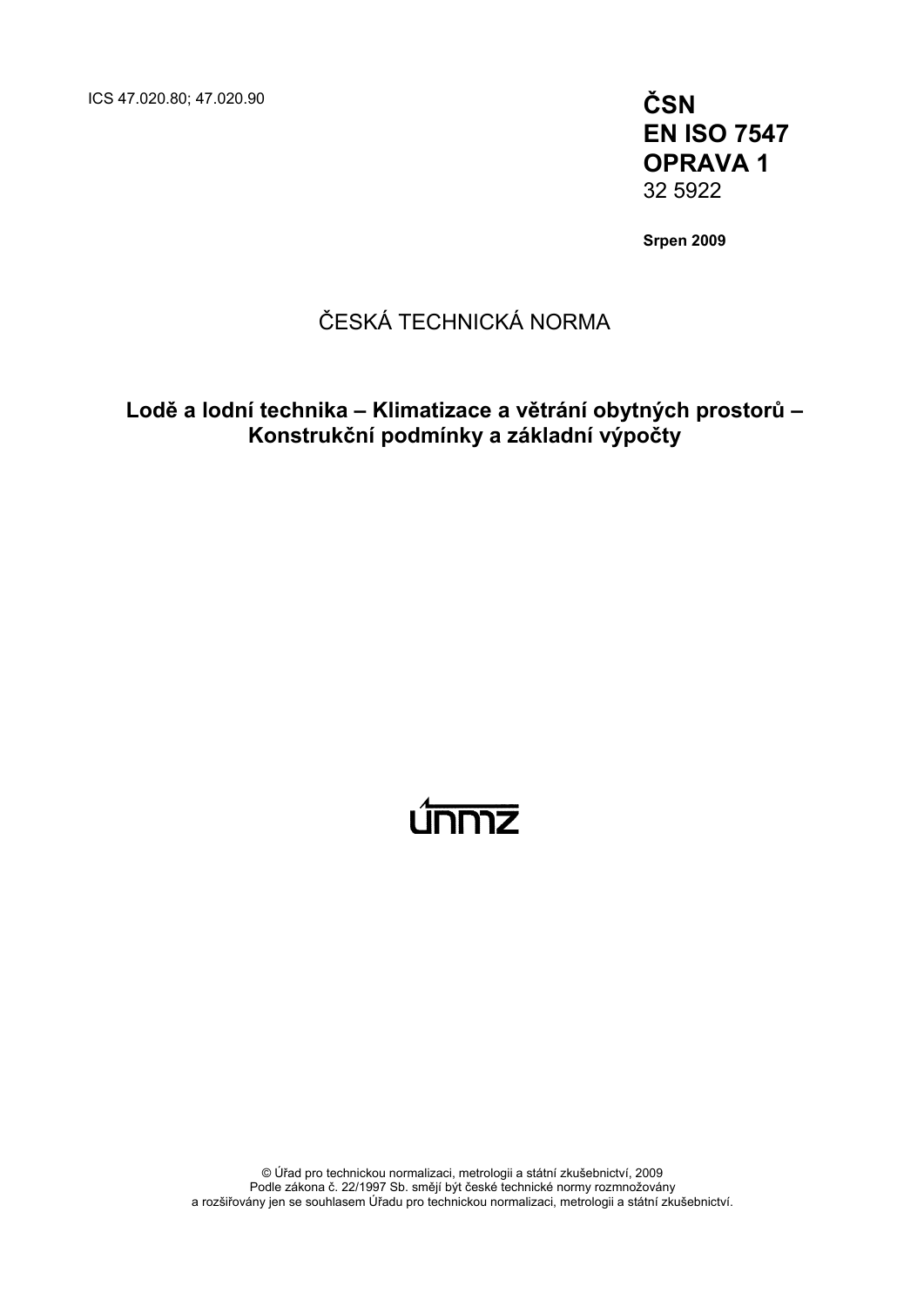ČSN EN ISO 7547/Opr. 1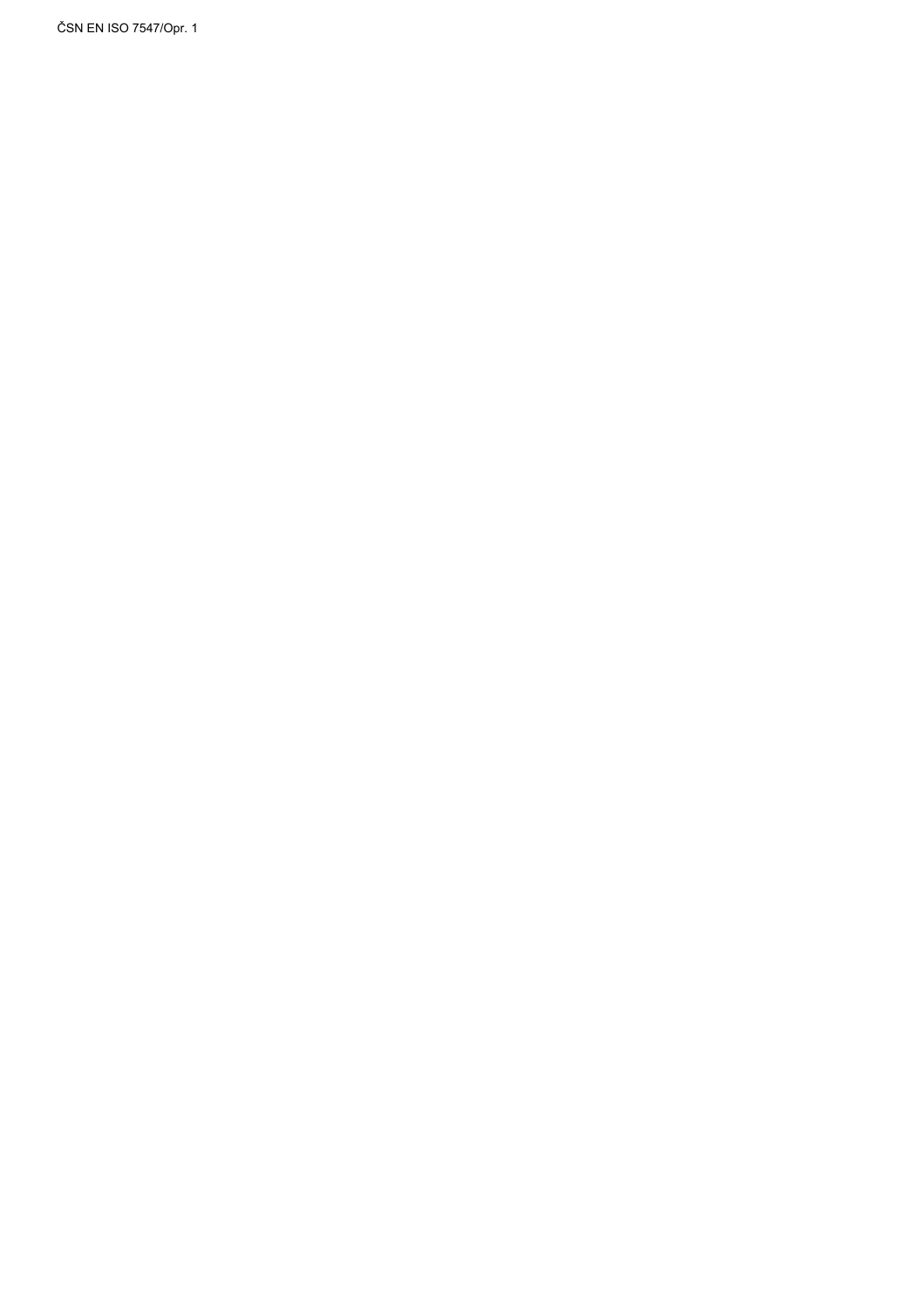# EUROPEAN STANDARD

# **EN ISO 7547:2004/AC**

January 2009 Janvier 2009 Januar 2009

NORME EUROPÉENNE

EUROPÄISCHE NORM

**ICS** 47.020.80; 47.020.90

English version Version Française Deutsche Fassung

Ships and marine technology - Air-conditioning and ventilation of accommodation spaces - Design conditions and basis of calculations (ISO 7547:2002/Cor 1:2008)

Navires et technologie maritime - Conditionnement d'air et ventilation des emménagements - Conditions de conception et bases de calcul (ISO 7547:2002/Cor 1:2008)

Schiffe und Meerestechnik - Klimatisierung und Lüftung von Unterkunftsräumen auf Schiffen - Grundlagen für Entwurf und Auslegung (ISO 7547:2002/Cor 1:2008)

This corrigendum becomes effective on 21 January 2009 for incorporation in the three official language versions of the EN.

Ce corrigendum prendra effet le 21 janvier 2009 pour incorporation dans les trois versions linguistiques officielles de la EN.

Die Berichtigung tritt am 21.Januar 2009 zur Einarbeitung in die drei offiziellen Sprachfassungen der EN in Kraft.



EUROPEAN COMMITTEE FOR STANDARDIZATION COMITÉ EUROPÉEN DE NORMALISATION EUROPÄISCHES KOMITEE FÜR NORMUNG

**Management Centre: rue de Stassart, 36 B-1050 Brussels**

© 2009 CEN All rights of exploitation in any form and by any means reserved worldwide for CEN national Members. Tous droits d'exploitation sous quelque forme et de quelque manière que ce soit réservés dans le monde entier aux membres nationaux du CEN.

Alle Rechte der Verwertung, gleich in welcher Form und in welchem Verfahren, sind weltweit den nationalen Mitgliedern von CEN vorbehalten.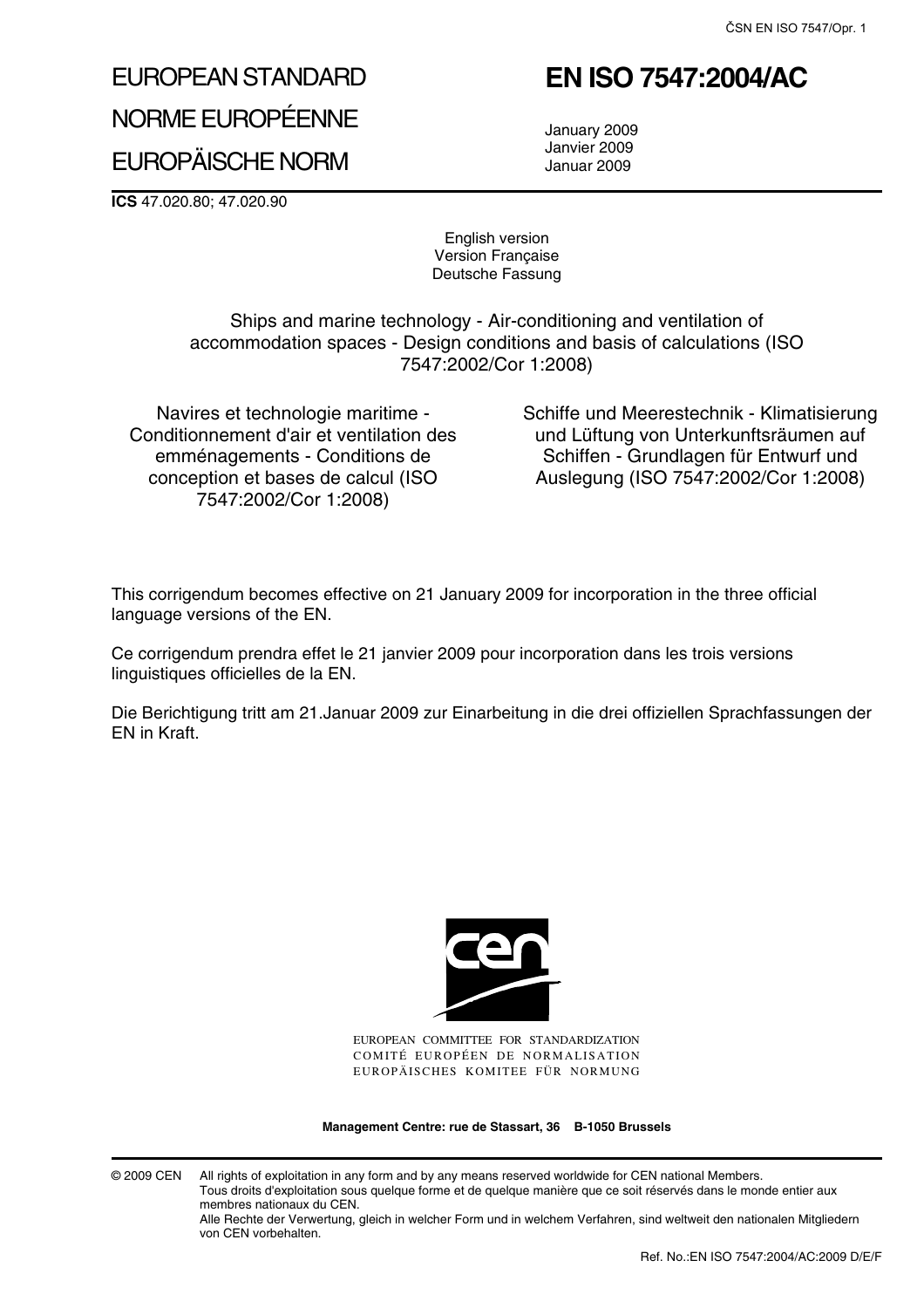ČSN EN ISO 7547/Opr. 1

### **EN ISO 7547:2004/AC:2009 (E)**

#### **Endorsement notice**

The text of ISO 7547:2002/Cor.1:2008 has been approved by CEN as a European Corrigendum without any modification.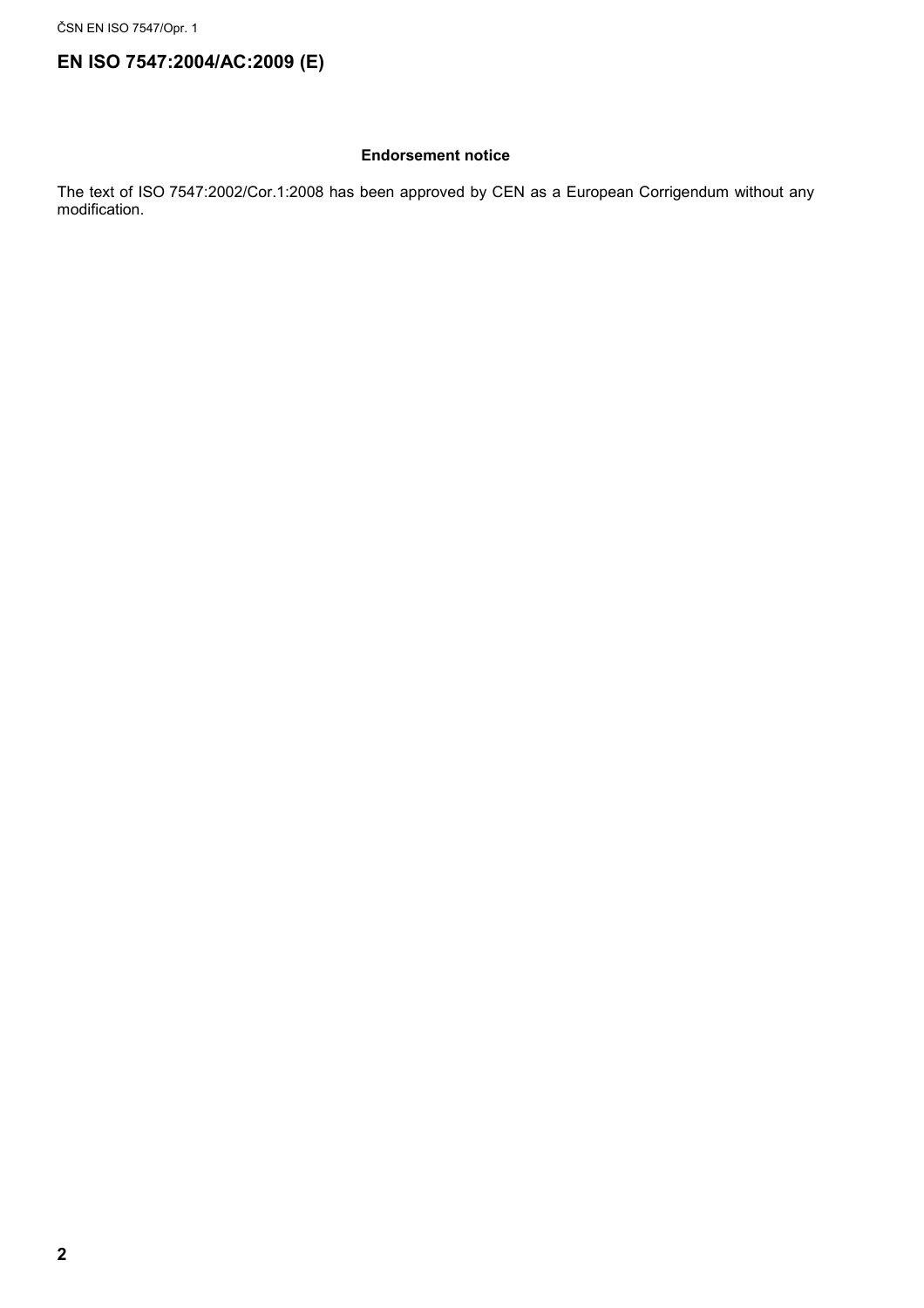

#### **INTERNATIONAL STANDARD ISO 7547:2002**  TECHNICAL CORRIGENDUM 1

Published 2008-09-01

INTERNATIONAL ORGANIZATION FOR STANDARDIZATION • МЕЖДУНАРОДНАЯ ОРГАНИЗАЦИЯ ПО СТАНДАРТИЗАЦИИ • ORGANISATION INTERNATIONALE DE NORMALISATION

# **Ships and marine technology — Air-conditioning and ventilation of accommodation spaces — Design conditions and basis of calculations**

TECHNICAL CORRIGENDUM 1

*Navires et technologie maritime — Conditionnement d'air et ventilation des emménagements — Conditions de conception et bases de calcul* 

*RECTIFICATIF TECHNIQUE 1*

Technical Corrigendum 1 to ISO 7547:2002 was prepared by Technical Committee ISO/TC 8, *Ships and marine technology*, Subcommittee SC 3, *Piping and machinery*.

 $\overline{a}$ 

*Page 3, 5.2.1* 

Replace the formula with the following:

 $\Phi = \Delta T \left[ \left( k_{V} A_{V} \right) + \left( k_{g} A_{g} \right) \right]$ 

*Page 6, Table 2* 

Replace "kW/( $m^2$ ·K)" with "W/( $m^2$ ·K)".

©ISO 2008 – All rights reserved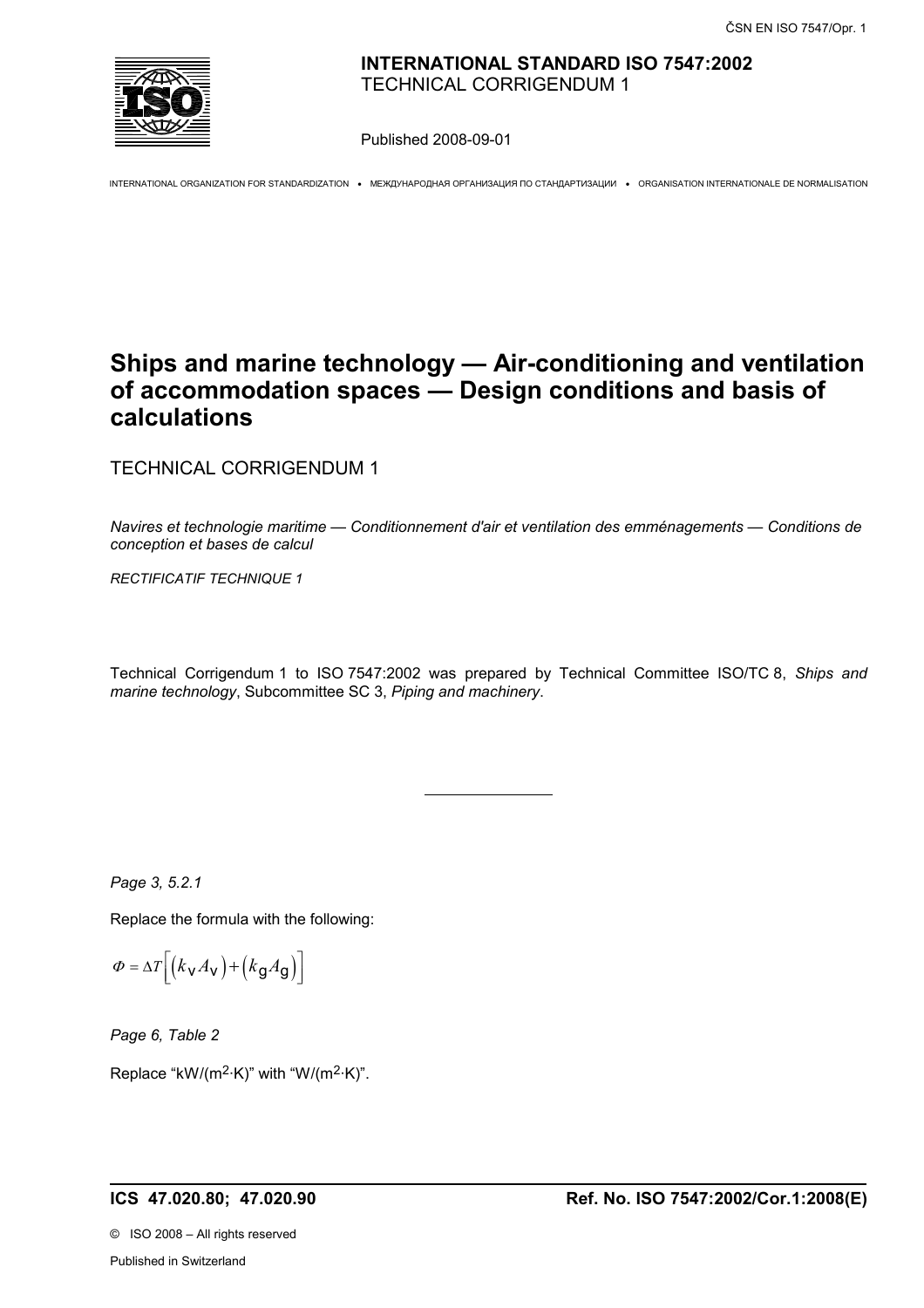ČSN EN ISO 7547/Opr. 1

### **ISO 7547:2002/Cor.1:2008(E)**

*Page 7, 5.3* 

In the formula, replace "*K*" with "*k*", as follows:

$$
\boldsymbol{\varPhi}_{\rm S} = \sum A_{\rm V} k \Delta T_{\rm r} + \sum A_{\rm g} G_{\rm S}
$$

*Page 10, A.5* 

Replace "2 °K" with "2 K".